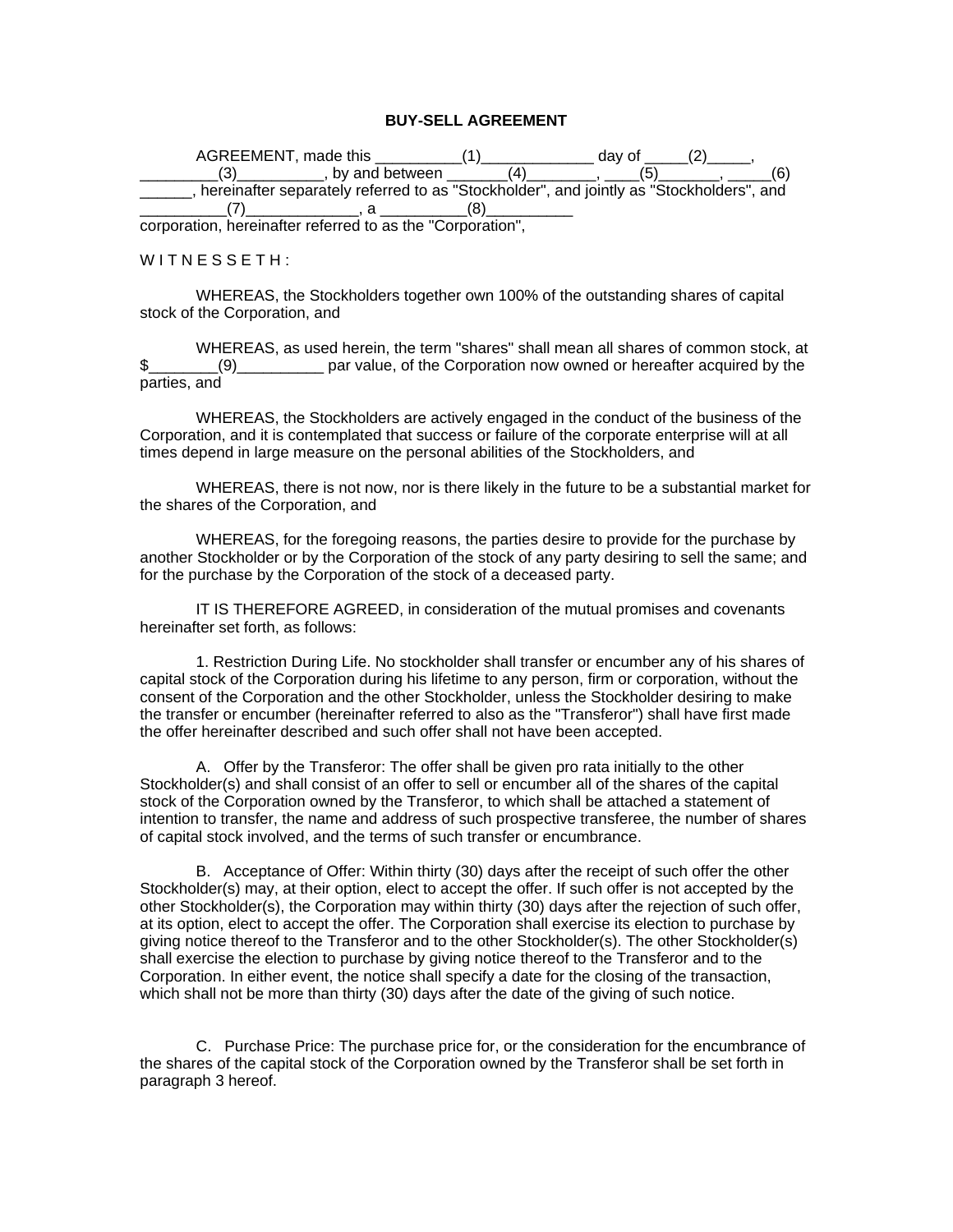D. Closing of Transaction: The closing of the transaction shall take place at the principal office of the Corporation. The consideration shall be paid as provided for in paragraph 3 hereof. Certificates for all shares sold or encumbered hereunder, property endorsed to the Corporation or to the purchasing Stockholder, as the case may be, shall be delivered by the transferor not later than the date of closing.

E. Release from Restriction: If the offer is neither accepted by the Corporation nor by the other Stockholder(s), the Transferor may make a bona fide transfer to the prospective transferee named in the statement attached to the offer, such transfer to be made only in strict accordance with the terms therein stated. However, if the Transferor shall fail to make such transfer within \_\_\_\_\_\_\_\_\_\_\_\_(10)\_\_\_\_\_\_\_\_\_\_\_ (\_\_\_\_\_\_\_\_\_\_\_\_) days following the expiration of the election period by the other Stockholder(s), such shares of capital stock shall again become subject to all of the restrictions of this Agreement, provided, however, that nothing contained herein shall be construed as releasing any shares of this Corporation from any restriction or requirement of law concerning transfer of such shares.

F. Termination of Employment: Any shareholder whose employment in any capacity with the company or its subsidiaries terminates for any reason whatsoever, voluntarily or involuntarily, shall be considered as of the date of such termination of employment to have made an offer of all of his shares of stock subject to the terms of this Agreement, at the purchase price stated in paragraph 3 hereof.

G. Subchapter "S" Election: If at the time of a transfer of stock permitted hereunder, the Corporation then is an "S" corporation, the transferee and new stockholder shall be required to consent in writing not to revoke such "S" election without the unanimous approval of all other stockholders. Such written consent shall be executed and delivered prior to the delivery of the shares to the transferee at the closing of such sale and transfer.

2. Purchase Upon Death. Upon the death of a Stockholder (hereinafter referred to as Decedent), all of the shares of the capital stock of the Corporation owned by him, and to which he or his estate shall be entitled, shall be sold and purchased as hereinafter provided:

A. Obligation of the Corporation to Purchase: It shall be for the Corporation to purchase from the Decedent's Personal Representative, and the Decedent's Personal Representative shall be obligated to sell to the Corporation, all of the shares of the capital stock of the Corporation owned by the Decedent and to which the Decedent or his Personal Representative shall be entitled, at the price set forth in paragraph 3 hereof.

B. Closing: The closing of such purchase and sale shall take place at the offices of the Corporation, at a date selected by the Corporation upon  $(11)$  days notice to the Transferor which date shall be not more than  $(12)$ days following the date of the qualification of the Personal Representative and not less than (13) days following such date.

C. Insurance: To insure or partially insure its obligation under this Agreement to purchase from the estate of a deceased Stockholder the shares owned by him prior to his death, the Corporation shall have the option to purchase policies of insurance covering the lives of each Stockholder in any amount deemed desirable. In the event any Stockholder ceases to be a Stockholder of the Corporation, the Corporation shall terminate any such insurance on such Stockholder's life and in the event any Stockholder increases his holdings of the shares of the Corporation, the Corporation shall procure and maintain, if so desired by it, additional insurance on the life of such Stockholder proportionate to the increase in the holdings of such Stockholder.

If the corporation shall receive any proceeds of any policy on the life of the Decedent, such proceeds shall be used by the Corporation to pay the Decedent's Personal Representative to the extent of the purchase price of the Decedent's stock, such payment to be deemed made on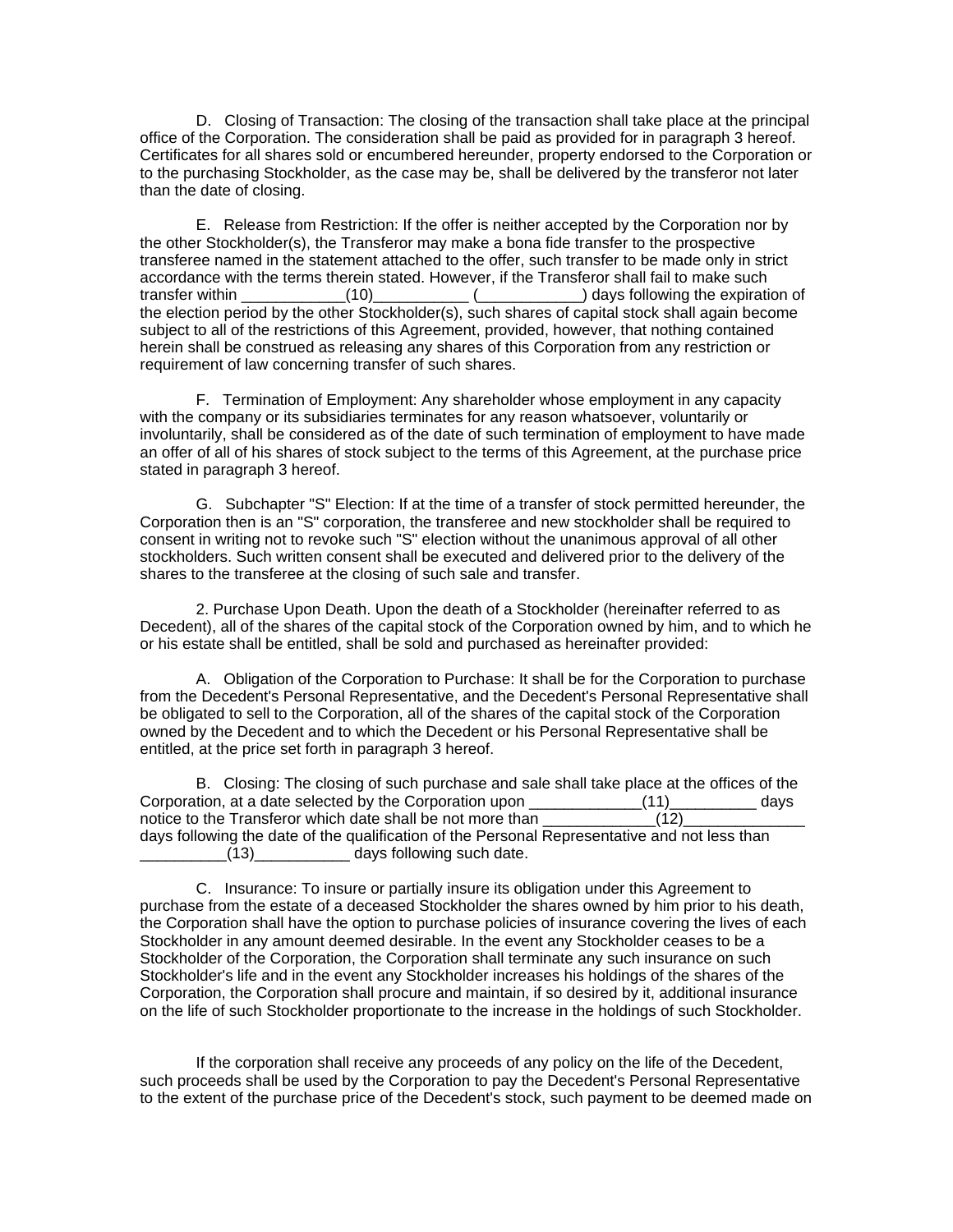account of such purchase price.

D. Balance of Purchase Price: If the amount of any insurance proceeds is insufficient to pay the purchase price of any Decedent's shares, then the balance of the purchase price remaining after credit for any insurance proceeds shall be payable as follows: \_\_\_\_\_\_\_\_\_(14)

\_\_\_\_\_\_\_\_\_\_\_\_% of the balance due to be paid shall be paid in cash, and the balance shall be represented by a promissory note executed by the purchaser payable in (15) (2) installments, which note shall be secured by the stock of the deceased Stockholder.

E. "S" Election: If the corporation is an "S" corporation at the time of the transfer and sale of its stock, the transferee and new stockholder shall be required to consent in writing not to revoke such "S" election without the unanimous approval of all other stockholders. Such written consent shall be submitted prior to the delivery of the shares to the transferee.

3. Consideration.

A. Unless the parties agree to another price in writing, the price for each share of capital stock to be sold under this Agreement shall be equal to its fair market value as an ongoing business concern as determined in the sole discretion of the company's Certified Public Accountant, (CPA) and such determination by the CPA shall be binding and conclusive upon the parties hereto.

B. Unless the parties agree otherwise, the purchase price shall be paid as follows:

 $(16)$   $(16)$   $(16)$   $(16)$   $(16)$   $(16)$   $(16)$   $(16)$   $(16)$   $(16)$   $(16)$   $(16)$   $(16)$   $(16)$   $(16)$   $(16)$   $(16)$   $(16)$   $(16)$   $(16)$   $(16)$   $(16)$   $(16)$   $(16)$   $(16)$   $(16)$   $(16)$   $(16)$   $(16)$   $(16)$   $(16)$   $(16$ determined to be due as the price to be paid at the closing in addition to any insurance proceeds and the balance to be payable by the execution of a promissory note in such amount to be repaid in \_\_\_\_\_\_\_\_\_\_\_(17)\_\_\_\_\_\_\_\_\_ (\_\_\_\_\_\_\_\_\_\_\_\_\_) installments, such note to be secured by the stock being sold.

ii. The promissory note shall bear interest until paid in full at the prime rate as determined from time to time by Chase Manhattan Bank or any other bank as determined by and agreed upon by the Stockholders.

iii. In the event that suit shall be required to collect on the promissory notes above referred to, then in such event, the defaulting Stockholder or the Corporation shall pay for attorney fees, and courts costs, incurred in such action.

4. Limitation on Stockholder's Right to Pledge Stock. The restrictions of paragraph 1 above shall not apply to encumbrances as collateral for a note or notes in favor of the company or any one or more of the other Stockholders or in favor of a recognized lending institution, but only if the proceeds of such loan are used in their entirety to purchase shares of the Corporation and the borrowing Stockholder delivers to the Corporation and the other Stockholder(s) the written commitment of the lender, in form acceptable to the Corporation that such lender will not dispose of such shares without first affording the Corporation and the other Stockholder(s) the right for a period of  $(18)$  days to purchase shares at a price satisfactory to the Corporation and the other Stockholder(s).

5.Corporate Restrictions After Purchase. So long as any part of the purchase price of shares of capital stock sold in accordance with this Agreement remains unpaid, the Corporation shall not:

- A. declare or pay dividends on its capital stock;
- B. reorganize its capital structure;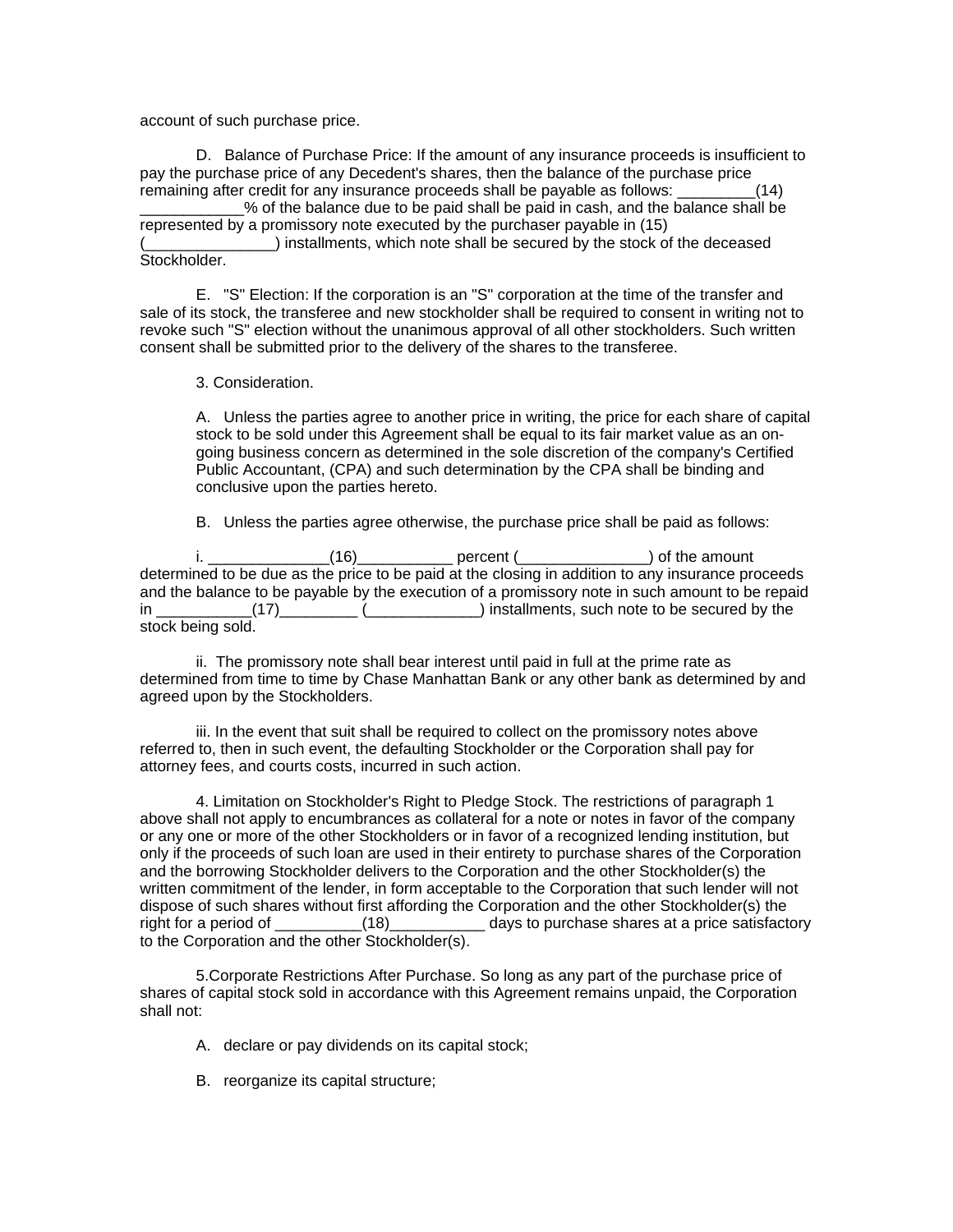C. merge or consolidate with any other corporation, or sell any of its assets except in the regular course of business;

D. increase the salary of any officer or executive employee of the Corporation;

E. allow any of its obligations to become in default; or

F. allow any judgments against the Corporation or any liens against the Corporation's property to remain unsatisfied.

So long as any part of such purchase price remains unpaid, the Transferor, or the Personal Representative of the Decedent shall have the right to examine the books and records of the Corporation from time to time and to receive copies of all accounting reports and tax returns prepared for the Corporation. If the Corporation breaches any of its obligations under this paragraph, the Transferor or the Personal Representative, in addition to any other remedies available, may elect to declare the entire unpaid purchase price due and payable forthwith.

6. Purchase By Stockholder. Whenever a Stockholder purchases shares of capital stock under this Agreement, such purchaser (unless he shall have paid the entire purchase price in cash) shall, following the delivery of the purchased stock, endorse the new certificates of stock issued to such purchaser, execute a UCC-1 Financing Statement (for recording), and deliver the same to the Seller as collateral security for the payment of the unpaid purchase price; and such capital stock shall be so held until the entire purchase price shall be paid. While such capital shall be so held as collateral security and so long as the Purchaser is not in default, the Purchaser shall be entitled to all voting rights with respect thereto. Dividends paid shall be applied to the indebtedness.

7. Purchase By Corporation. Whenever the Corporation shall, pursuant to this Agreement, be required to purchase shares of the capital stock of the Corporation, the Stockholders and the Personal Representative of any Decedent shall do all things and execute and deliver all papers as may be necessary to consummate such purchase. Any note required to be given hereunder by the Corporation as part of the purchase price shall be endorsed and guaranteed by the remaining or surviving Stockholders, who shall not be discharged from such liability by reason of the subsequent extension, modification or renewal of any such note. Until all amounts due are paid, the stock certificates and a UCC-1 Financing Statement (to be recorded) shall be delivered to Seller.

8. Endorsement On Stock Certificates. Each certificate representing shares of capital stock of the Corporation now or hereafter held by the Stockholders shall contain with a legend in substantially the following form: "The transfer or encumbrance of the shares of stock represented by the within certificate is restricted under the terms of an Agreement dated  $(19)$ a copy of which is on file at the Corporation office."

9. Value of Purchase Price for Tax Purposes. It is understood that the purchase price, determined as set forth herein-above, shall be the value of the purchased shares for all tax purposes. In the event such value is later increased by any federal or state taxing authority, any tax liability resulting from such increase shall be borne by the selling Stockholder or his Personal Representative, as the case may be.

10. Amendments. This Agreement may be amended or altered by execution of a written agreement authorized by corporate resolution and signed by all the parties hereto.

11. Notices. Any and all notices, designations, consents, offers, acceptances, or any other communication provided for herein, shall be given in writing by registered or certified mail addressed, in the case of the Stockholders, to his address appearing on the stock-books of the Corporation, or to his residence, or to such other address as may be designated by him, and in the case of the Corporation, to the principal office of the Corporation, postage prepaid, by United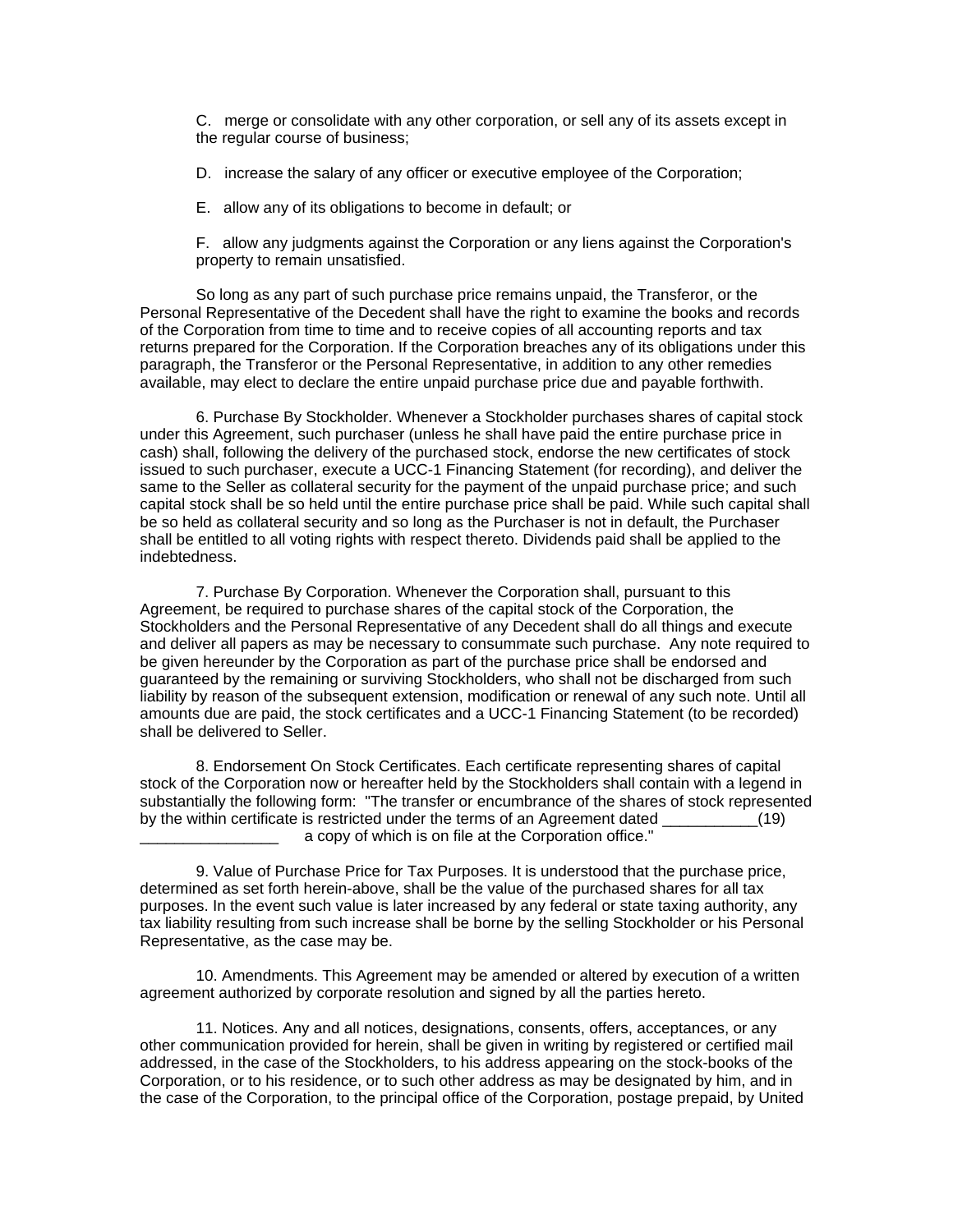States Mail, and shall be considered to have been delivered on the 2nd day following the date stamped by the post office.

12. Invalid Provision. The invalidity or unenforceability of any particular provision of this Agreement shall not affect the other provisions hereof and the Agreement shall be construed in all respects as if such invalid or unenforceable provision had been omitted.

13. Modification. It is understood between the parties that this Agreement contains the entire understanding of the parties and no change or modification of this Agreement shall be valid unless the same be in writing and signed by all the parties hereto.

14.Binding Effect. This Agreement shall bind and, unless inconsistent with its provisions, shall inure to the benefit of the Executor, Administrator or Personal Representative, and the heirs and assigns of each of the Stockholders.

15. Prior Agreement. This Agreement supersedes any prior Agreement of the parties.

16. Deadlock. If at any time the Stockholders cannot agree on the Certified Public Accountant of the company and therefore are unable to establish an acceptable price for purchase, the matter shall be submitted to arbitration in the following manner:

A. Each Stockholder shall, within  $(20)$ days after notice of such deadlock, appoint a Certified Public Accountant, and the two accountants shall then appoint a third Certified Public Accountant within \_\_\_\_\_\_\_\_\_\_\_(21)  $\Box$ ) days after the two accountants are selected, and the average of purchase price determined by them shall be final, conclusive and binding upon the Stockholders, their executors, administrators and personal representatives, and a judgment on such determination may be obtained in any court of proper jurisdiction. The cost of such accounting shall be borne equally by the parties unable to reach agreement hereunder.

In the event any one of the Stockholders shall fail within the given time to select a Certified Public Accountant to represent him to resolve the dispute, then and in such event, the remaining Stockholder shall have the right to institute suit for specific performance under this Agreement, and the defaulting Stockholder shall pay for all attorney fees and court costs of such action.

17. Indebtedness of a Stockholder. In the event that there is a purchase and sale of shares of stock or interest therein, pursuant to the provisions herein-above, and there is any indebtedness owed by the selling Stockholder or his estate to any party to this Agreement, then, notwithstanding the said provisions relating to the payment of the purchase price, and any amount to be paid for the stock being purchased shall be applied first to reduce and satisfy any indebtedness owed by the Selling Stockholder or his estate to any party under this Agreement.

18. Default. In the event of a default in the payment of any installment of the purchase price, the covenants and conditions of this Agreement, or any Security Agreement given to Sellers, Sellers may declare the entire unpaid portion of the purchase price to be immediately due and payable, and may proceed to enforce payment of same and to exercise any and all rights and remedies provided by the Uniform Commercial Code as well as any other rights and remedies either at law or in equity available to them, and Seller may assign, sell or transfer all or any part of the collateral in such manner, at such price, and on such terms and conditions as Sellers, in their sole and absolute discretion, may determine. Sellers or the Corporation shall have the right to purchase any or all of the collateral, apply any unpaid indebtedness on account thereof, and have a claim against Purchaser for the balance of such indebtedness in addition to any and all remedies available to them at law or in equity.

19. Voting. It is understood and agreed that until the purchase price shall have been paid in full, the Purchaser shall have no voting rights whatsoever.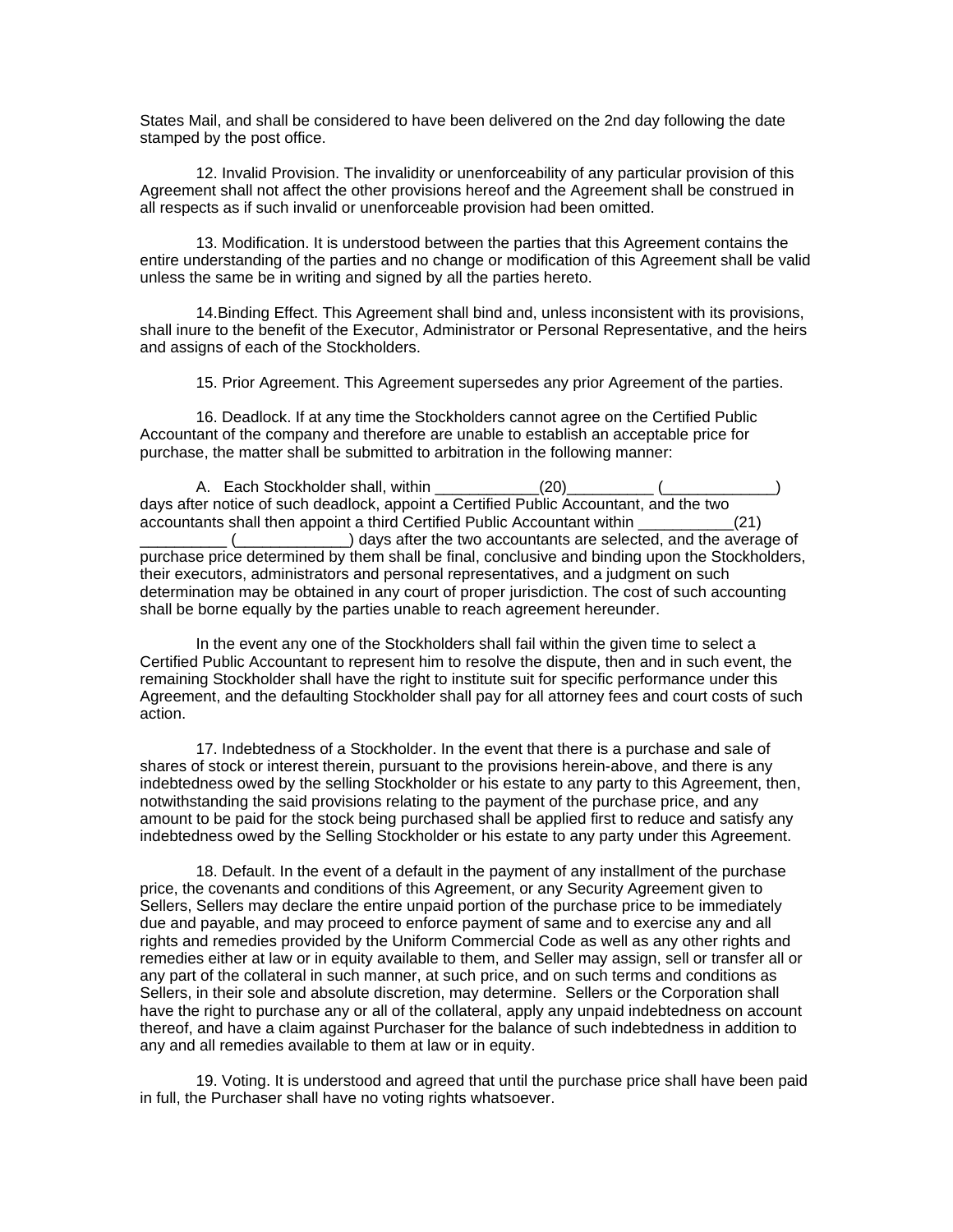20. Termination of Agreement. This Agreement shall terminate upon the occurrence of one of the following events:

A. The written agreement of the parties hereto or their successors in interest to that effect;

B. The bankruptcy, receivership, or dissolution of the Corporation;

C. The disposal of all the shares of stock of any Stockholder during his lifetime or by his Personal Representative or estate upon his death, shall terminate this Agreement as to such retiring or deceased Stockholder; or

D. All of the issued and outstanding stock of the Corporation becoming owned by one of the Stockholders of the Corporation.

21. Laws Governed By. This Agreement is executed in and shall be construed by and governed under the laws of the State of \_\_\_\_\_\_\_\_\_\_\_\_\_\_\_\_(22)\_\_\_\_\_\_\_\_\_\_\_\_\_\_.

22. Withdrawal from Corporation. Any Shareholder may withdraw from participation in the Corporation at any time in accordance with the following provisions:

A. Notice to Corporation. Such Stockholder ("Withdrawing Stockholder") shall give notice to the Corporation at least \_\_\_\_\_\_\_\_\_\_\_\_(23)\_\_\_\_\_\_\_\_\_\_\_\_\_\_\_\_\_\_\_\_ (\_\_\_\_\_\_\_\_\_\_\_\_) days prior to the date (he)(she) wants to withdraw ("Withdrawal Date") which notice shall set forth the Withdrawal Date.

 B. Offer to Corporation. Within \_\_\_\_\_\_\_\_\_\_\_\_\_\_\_\_(24)\_\_\_\_\_\_\_\_\_\_\_\_\_\_ (\_\_\_\_\_\_\_\_\_\_\_\_) days after receipt of such notice, the Corporation may, at its option, elect to purchase all, but not less than all, of the Withdrawing Stockholder's shares. The Corporation shall exercise its option to purchase by giving written notice thereof to the Withdrawing Stockholder within said \_\_\_\_\_\_\_\_\_\_\_\_\_\_(25)\_\_\_\_\_\_\_\_\_\_\_\_\_\_\_ (\_\_\_\_\_\_\_\_\_\_\_\_\_\_) day period. Such written notice shall specify a date for the closing of the purchase, which shall not be more than \_\_\_\_\_\_\_\_\_(26) Letter the date of the giving of such notice. The purchase (Letter Letter Letter 20) days after the date of the giving of such notice. The purchase price for the shares to be paid by the Corporation and terms of payment therefor shall be as set forth in Paragraph 3 hereof.

C. Acceptance by Stockholders. If the Corporation fails to exercise said option within said \_\_\_\_\_\_\_\_\_\_\_(27)\_\_\_\_\_\_\_\_\_\_\_\_\_\_\_\_\_ (\_\_\_\_\_\_\_\_\_\_\_\_\_\_\_\_\_\_\_) day period, then for a \_\_\_\_\_\_\_\_\_\_\_\_\_\_\_(28)\_\_\_\_\_\_\_\_\_\_\_\_\_\_\_\_\_\_ (\_\_\_\_\_\_\_\_\_\_\_\_\_\_\_\_\_\_\_) day period thereafter the other Stockholder(s) of the Corporation shall have the option to purchase such shares, such option to be exercised in the same manner as that of the Corporation, and the purchase price and terms of payment to be the same for the Stockholder(s) as for the Corporation as set forth in Paragraph 3 hereof. The option may be exercised by the Stockholders pro rata (based on that proportion which the number of shares owned by each other Stockholder bears to the total number of shares then outstanding, not counting the shares proposed to be sold), and if one (or more) of the Stockholders does not desire to exercise his option, then his option shall be exercisable on a pro rata basis by the other Stockholders (not counting for any purpose, the shares proposed to be sold or the shares owned by any Stockholder who does not desire to exercise his option); or the option may be exercised by the other Stockholders on such basis as they may agree upon.

D. Dissolution and Liquidation. In the event that neither the Corporation nor the other Stockholder(s) purchase the shares of the Withdrawing Stockholder, the other Stockholder(s) agree to execute a consent voluntarily dissolving the Corporation. In addition, the Stockholder(s) agree to liquidate the assets of the Corporation as soon as practicable thereafter.